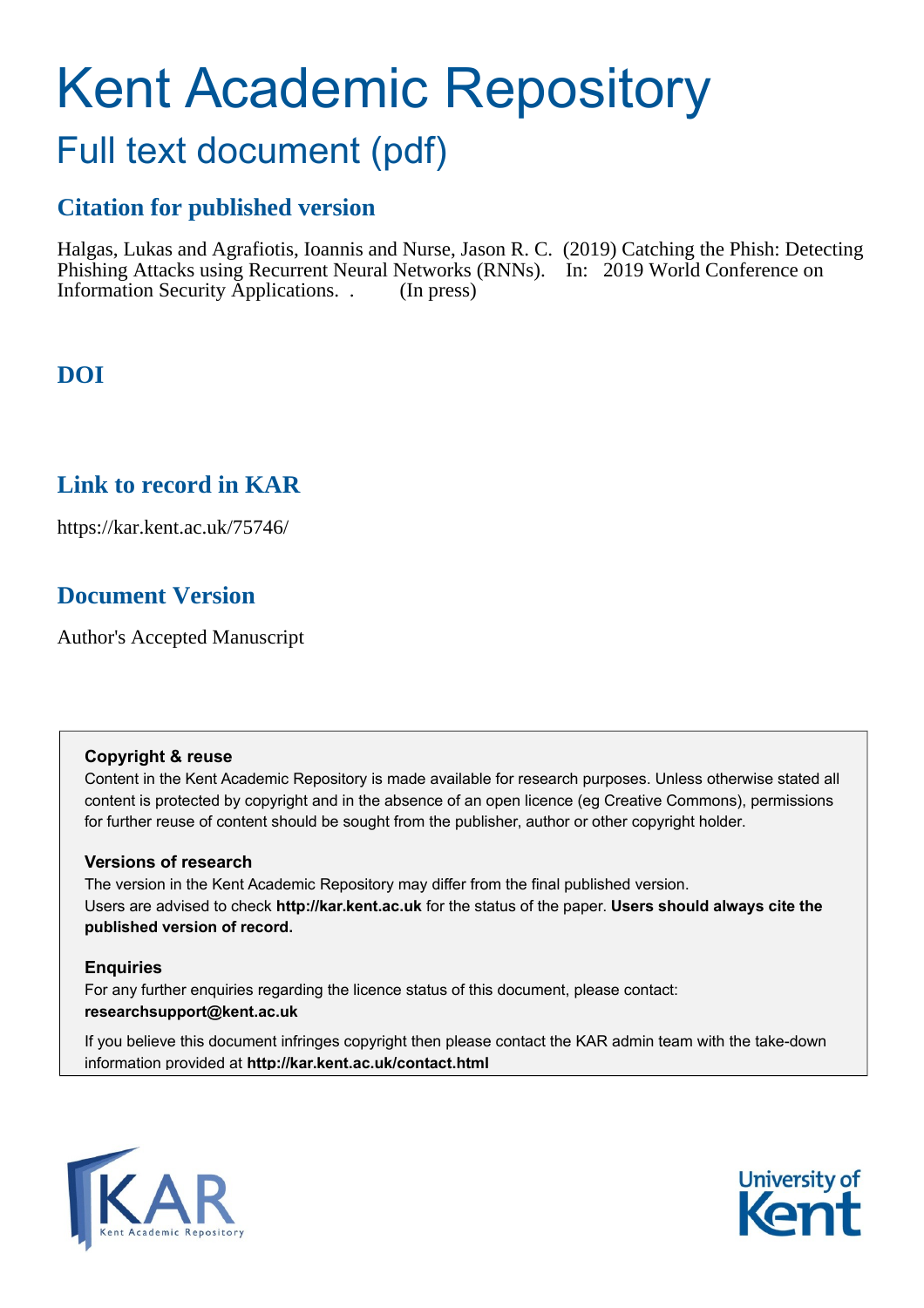### Catching the Phish: Detecting Phishing Attacks using Recurrent Neural Networks (RNNs)

Lukáš Halgaš<sup>1</sup>, Ioannis Agrafiotis<sup>1</sup>, and Jason R.C. Nurse<sup>2</sup>

<sup>1</sup> Department of Computer Science, University of Oxford, United Kingdom {lukas.halgas,ioannis.agrafiotis}@cs.ox.ac.uk

<sup>2</sup> School of Computing, University of Kent, Canterbury, United Kingdom j.r.c.nurse@kent.ac.uk

Abstract. The emergence of online services in our daily lives has been accompanied by a range of malicious attempts to trick individuals into performing undesired actions, often to the benefit of the adversary. The most popular medium of these attempts is phishing attacks, particularly through emails and websites. In order to defend against such attacks, there is an urgent need for automated mechanisms to identify this malevolent content before it reaches users. Machine learning techniques have gradually become the standard for such classification problems. However, identifying common measurable features of phishing content (e.g., in emails) is notoriously difficult. To address this problem, we engage in a novel study into a phishing content classifier based on a recurrent neural network (RNN), which identifies such features without human input. At this stage, we scope our research to emails, but our approach can be extended to apply to websites. Our results show that the proposed system outperforms state-of-the-art tools. Furthermore, our classifier is efficient and takes into account only the text and, in particular, the textual structure of the email. Since these features are rarely considered in email classification, we argue that our classifier can complement existing classifiers with high information gain.

Keywords: Phishing · Machine Learning · Recurrent Neural Networks · Natural Language Processing · Web security.

#### 1 Introduction

Advances in computer security have raised confidence in internet safety leading to e-commerce, internet banking and other means of sending, managing and receiving money online. Unfortunately, the advent of online services has been accompanied by illicit attempts to sham such transactions to the benefit of malicious entities. Perhaps the most popular and easy to execute attack, which poses a threat to organisations, institutions and simple users, is phishing.

Phishing is a type of cyber-attack that communicates socially engineered messages to humans using digital channels in order to persuade them to perform certain activities to the attacker's benefit [12,16]. Email is the most popular avenue for a phishing attack, with almost 91% of successful cyber-attacks/security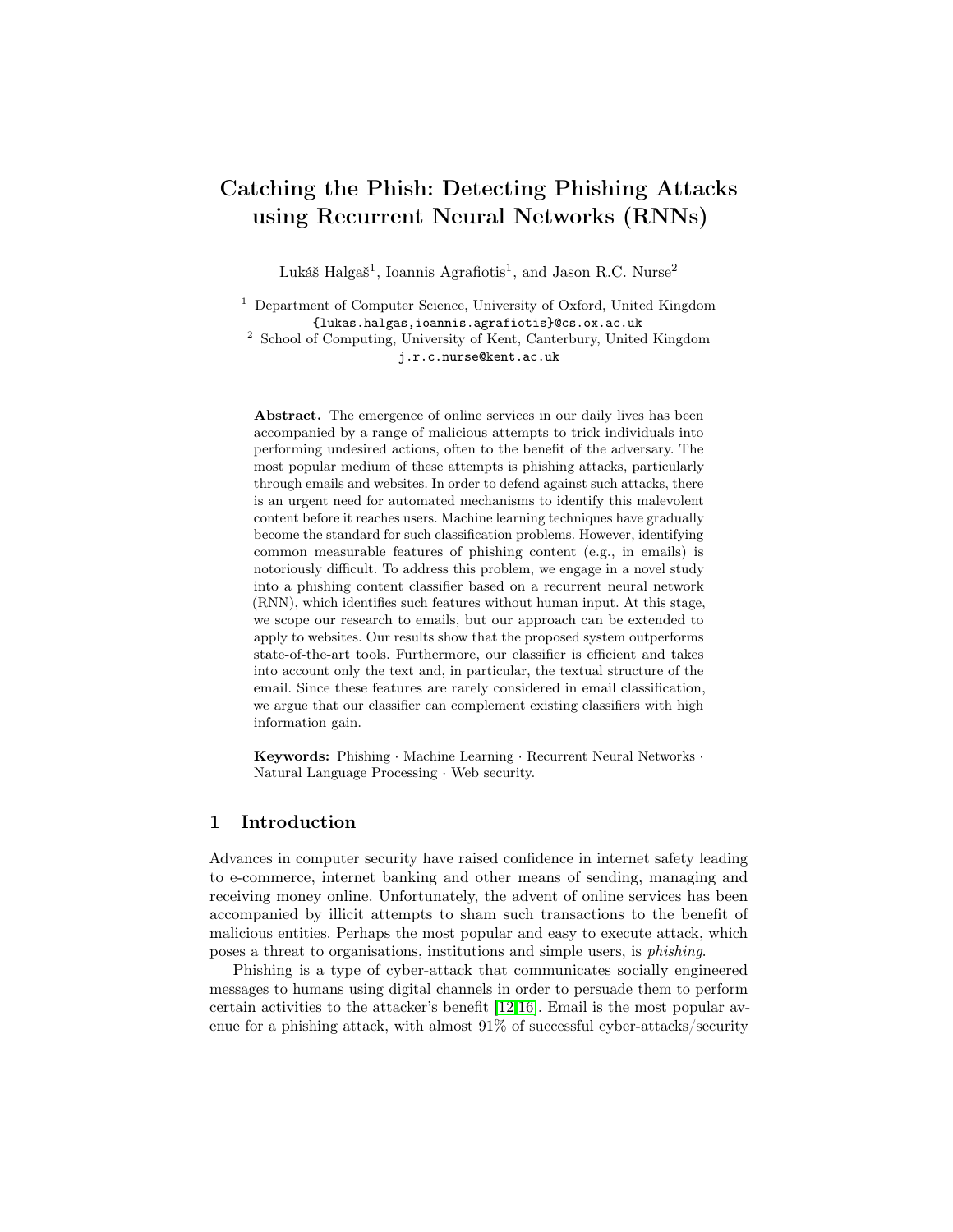#### 2 L. Halgaš et al.

breaches initiated by sending out spoofed emails [18]. The entire phishing operation can even be outsourced and automated [20], enabling the phishing threat to be, as it is, ubiquitous and continuous. Research has also found that it is increasingly difficult for humans to detect phishing attacks [10]. Therefore, there is a strong argument for automated mitigation methods to keep the user's exposure to the attacks at a minimum.

The dynamic nature of phishing, with new trends and challenges constantly emerging, motivates a more adaptive filtering approach. Machine learning (ML) has been utilised, as the de-facto standard for classification purposes over many fields, email classification included. Developing a ML-based classifier to underline the phishing filtering, is the approach we investigate in this paper. Our classifier analyses the text of the email and, in particular, the email's language structure. It follows that our work is largely orthogonal to contemporary email classification systems which, to the best of the authors' knowledge, do not employ natural language processing. We propose a novel detection system for phishing emails based on recurrent neural networks (RNNs). Our evaluation indicates that the RNN system outperforms state-of-the-art tools.

In what follows, Section 2 presents alternative approaches to automated detection of phishing emails and literature on current machine learning approaches. Section 3 details our methodology and feature selection for the RNN, while Section 4 describes the system implementation. Section 5 discusses the evaluation of the system and Section 6 concludes the paper.

#### 2 Current landscape on mitigation techniques to phishing

Specialised algorithms to classify email as phishing, spam (unsolicited email) or ham (i.e., not spam) have been the focus of research since the beginning of unsolicited email. Filtering of phishing emails is subsumed in the more general problem of spam filtering. As such, most email classifiers, hence filters, treat relatively harmless spam equivalently to dangerous phishing emails.

Chandrasekaran et al., propose that phishing filtering needs to be treated separately from the bulk spam filtering [5]. Phishing emails mimic ham emails, in that they want to raise confidence in its perfectly legitimate origin. Their proposed classifier uses 23 style marker features including the number of words W, number of characters C and number of words per character  $W/C$  aliased as vocabulary richness. The authors report results of up to perfect classification, with the accuracy dropping by 20% with the removal of the two structure features. Although the experiment used only a small corpus of 400 emails, the results demonstrate the importance of language, layout and structure of emails in phishing classification.

PILFER is an ML-based phishing email classifier proposed by Fette et al. [6]. The authors identified a subset of only ten (from the hundreds of features popularly used to classify spam) that best distinguish phishing emails from ham. PILFER outperformed the trained version of Apache's SpamAssassin [22] at classifying phishing emails, with the false negative rate reduced by a factor of ten. This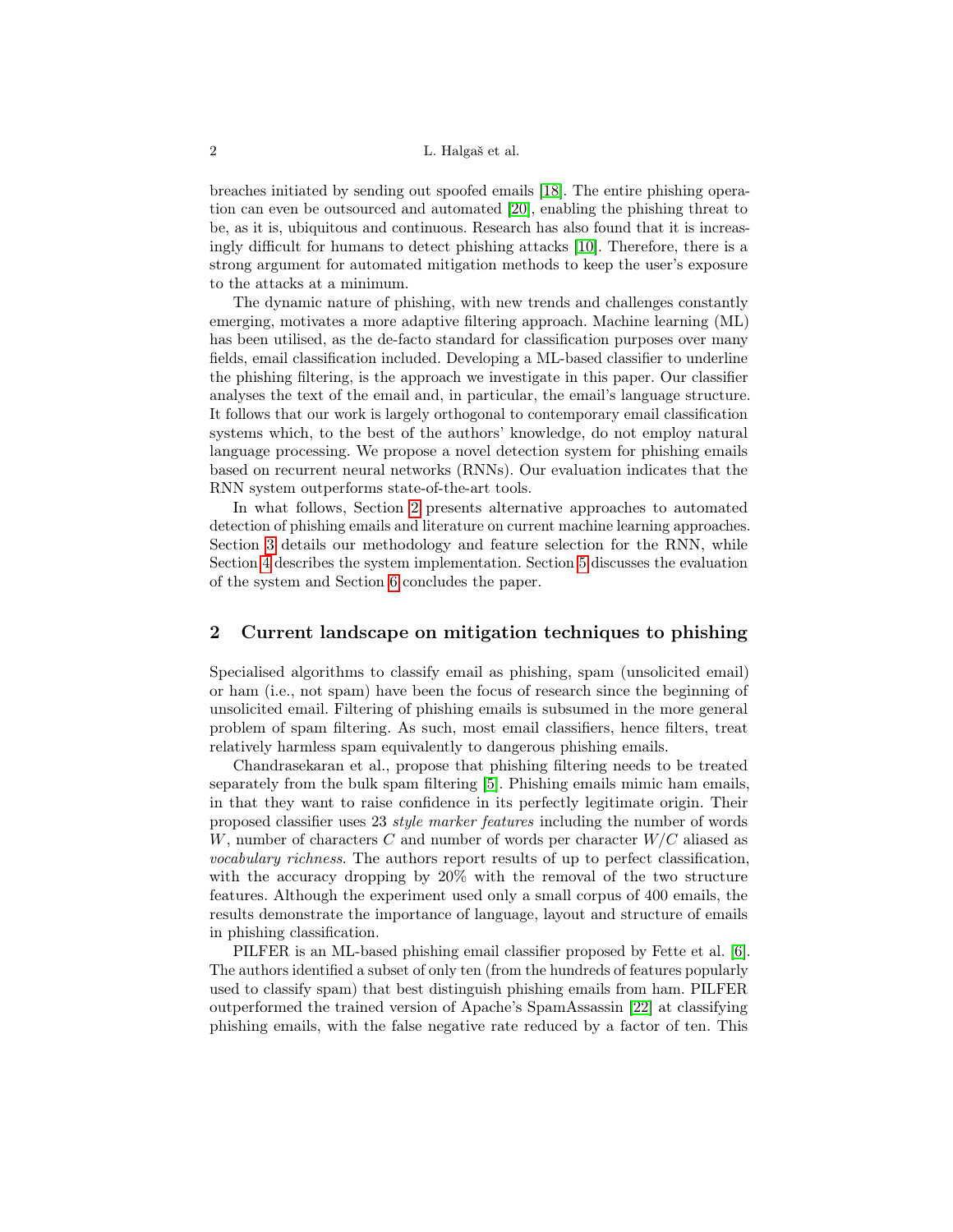result demonstrates that having specialised features for the task in prominence to general email classification features improves phishing classification.

Bergholz et al. [3] build on top of this work by introducing advanced features for phishing classification. The authors note the statistical insignificance of classification improvement through variation of the classifying algorithm itself. They conclude that a statistically significant improvement is possible by invention of better features. Bergholz et al. develop two sets of advanced features based on unsupervised learning algorithms to complement 27 basic features commonly used in spam detection. The advanced features are the Dynamic Markov Chain (DMC) model features, and Latent Topic Model Features: word-clusters of topics based on Latent Dirichlet Allocation (LDA). The best results occur when the advanced features are used in conjunction with the basic features, achieving the state-of-the-art [3].

Toolan et al. [24] analysed 40 basic features popularly used in email classification and ranked them based on their information gain to the classification task at hand. The most informative features were vocabulary richness of the email body and of the subject. Other popular features performed very poorly, indicating that our intuitive understanding of what constitutes a phishing email may be very wrong. This is illustrated by the failure to gain information from counting <form> elements or finding the word 'debit' in the subject. We may attribute the results to a shift in phishing trends, or to the failure of human experts to identify good features. The authors also conclude that language modelling approaches to phishing classification are the most promising.

#### 3 Methodology

The *classification* task is to identify to which of a finite number  $k$  of categories, or classes  $C = \{c_1, \ldots, c_k\}$ , a sample x belongs, i.e., deduce a classifier or mapping,  $x \mapsto c$ . In our application to phishing, the classification is a representation of an email to the label set  $\{phish, ham\}$ .

In the task of email classification for the exclusion of emails from delivery, we emphasise on precision which is defined in Section 5, as a criterion of a successful classification. Our rational being that it is essential to elevate the importance of correctly classifying ham emails above classifying phishing emails as phish. This challenge of false positives, or misclassifying ham email as phishing, is the main reason for users' resistance to email filters.

The machine learning approach to classification is to automatically establish a function f that determines the desired class

$$
\widehat{y} = f(\boldsymbol{x}) \in \{ham, \, \text{phish}\}
$$

on the input of a representation  $x$  of an email. The function f is parameterized by values  $\theta$ . During the training phase, the parameter values  $\theta$  are determined to reproduce a relation between the input  $x$  and class label  $y$  in agreement with a training set  $\{(x_0, y_0), \ldots, (x_n, y_n)\}\$  of pre-classified samples and a suitable optimisation criterion. In this sense, the ML approach is to extrapolate this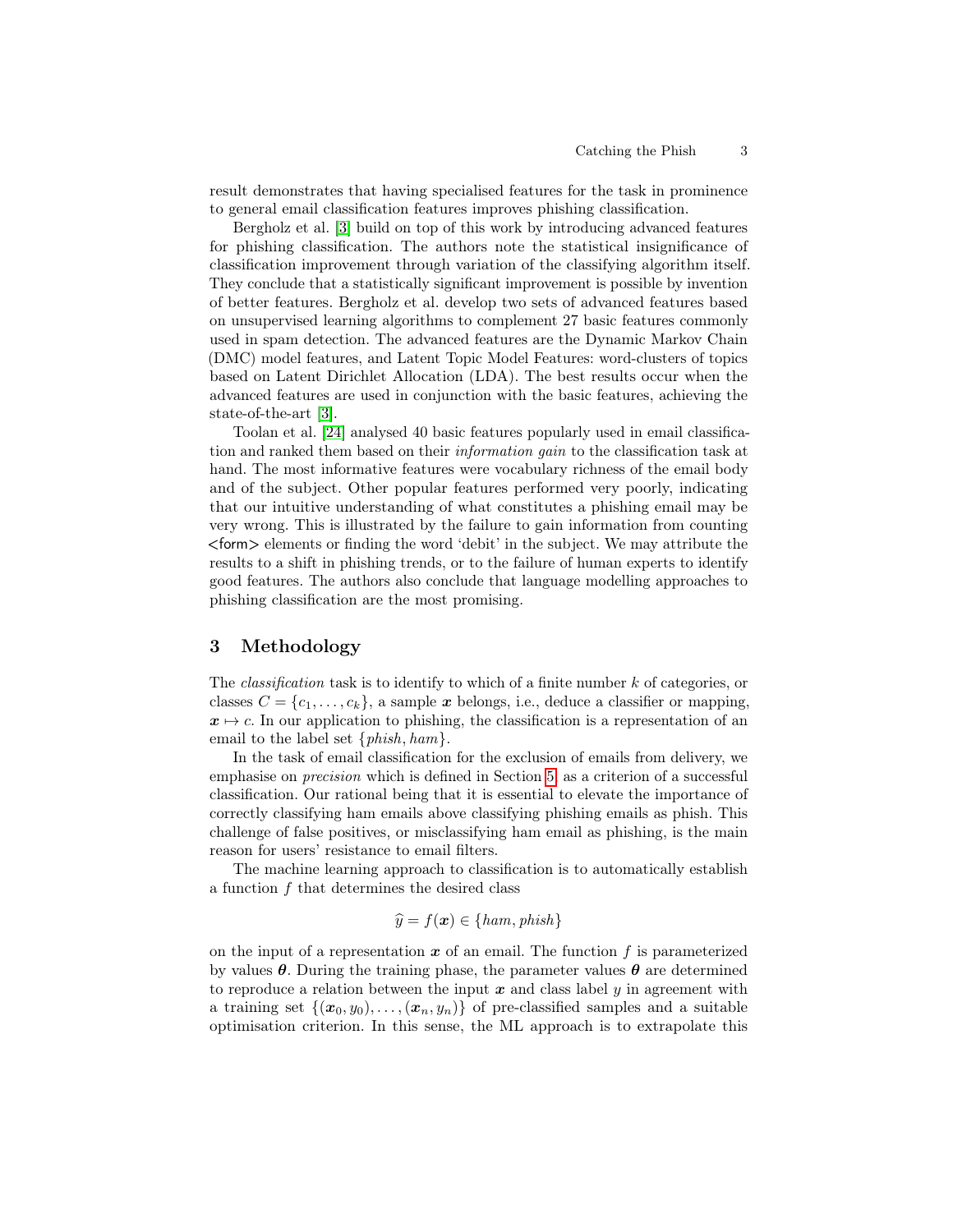relation between the observed sample points and class labels to unlabelled input x and its predicted class  $\hat{y} = f(x)$ . To enforce the precision requirement, we encode excess penalty for false positives in the optimisation criterion, skewing the potential precision/accuracy trade-off towards the classification of ham emails.

#### 3.1 Feature Identification

An input  $x_{\text{raw}}$  representing an email as a (very long) series of binary digits, comprising the raw source code of an email in binary format, is unwieldy for an algorithm to detect patterns. We hence use a more compact representation of the input as a feature vector  $\mathbf{x} = (f_1(\mathbf{x}_{\text{raw}}), \dots, f_m(\mathbf{x}_{\text{raw}}))$ . Features should characterise an email with respect to the current classification problem. The relative inaccuracy of ML-based spam classifiers on the seemingly similar task of phishing classification illustrates the need for specialised features for this task.

Features are most often identified by experts, in line with their intuitive understanding of "phishiness" or "hamness". Toolan et al. [24] demonstrated that such intuitively sound features often fail to inform the classification under discussion. On the other hand, structural features have empirically been indicative of emails being ham or phish [6]. Based on this, we therefore follow the language modelling approaches to the challenge of phishing classification which are viewed as the most worthwhile [24].

Natural Language Processing (NLP) is the field of Computer Science studying human-machine interactions and, in particular, establishing and exploiting language models. The rich structure and ambiguity of natural languages make it difficult to identify and extract complex language features, such as the tone of urgency in the email body. As explained in Section 2, Verma et al. [25] used pre-trained WordNet hypernymy trees of sets of words conveying urgency or action, among other characteristics, to identify sentences and hence emails as actionable or informative.

In the unsupervised learning approach, the ML algorithm detects data patterns in the dataset without supervision or explicit expert advice. That is, the training of the model determines, or learns, the features itself. Bergholz et al. [4] trained a dynamic Markov chain language model to generate ham or phishing emails. We utilise similar NLP techniques in our system.

#### 3.2 Deep Learning

Neural Networks (NNs) are a computational model, in the quintessential example of a multilayer perceptron (MLP) resembling a hierarchical network of units, or neurones. The hierarchical structure intuitively gives NNs the capacity to extract high-level features from simple data, i.e., to disentangle and winnow the factor of variation in the NN input. This intuition of NN structure makes NNs suitable for the task of representation learning, or automatic feature identification.

Recurrent Neural Networks (RNNs), the deepest of all learners, are a family of NNs specialised for processing sequential data. Like Markov chain models, RNNs have the advantage of processing data in sequence, thus accounting for the order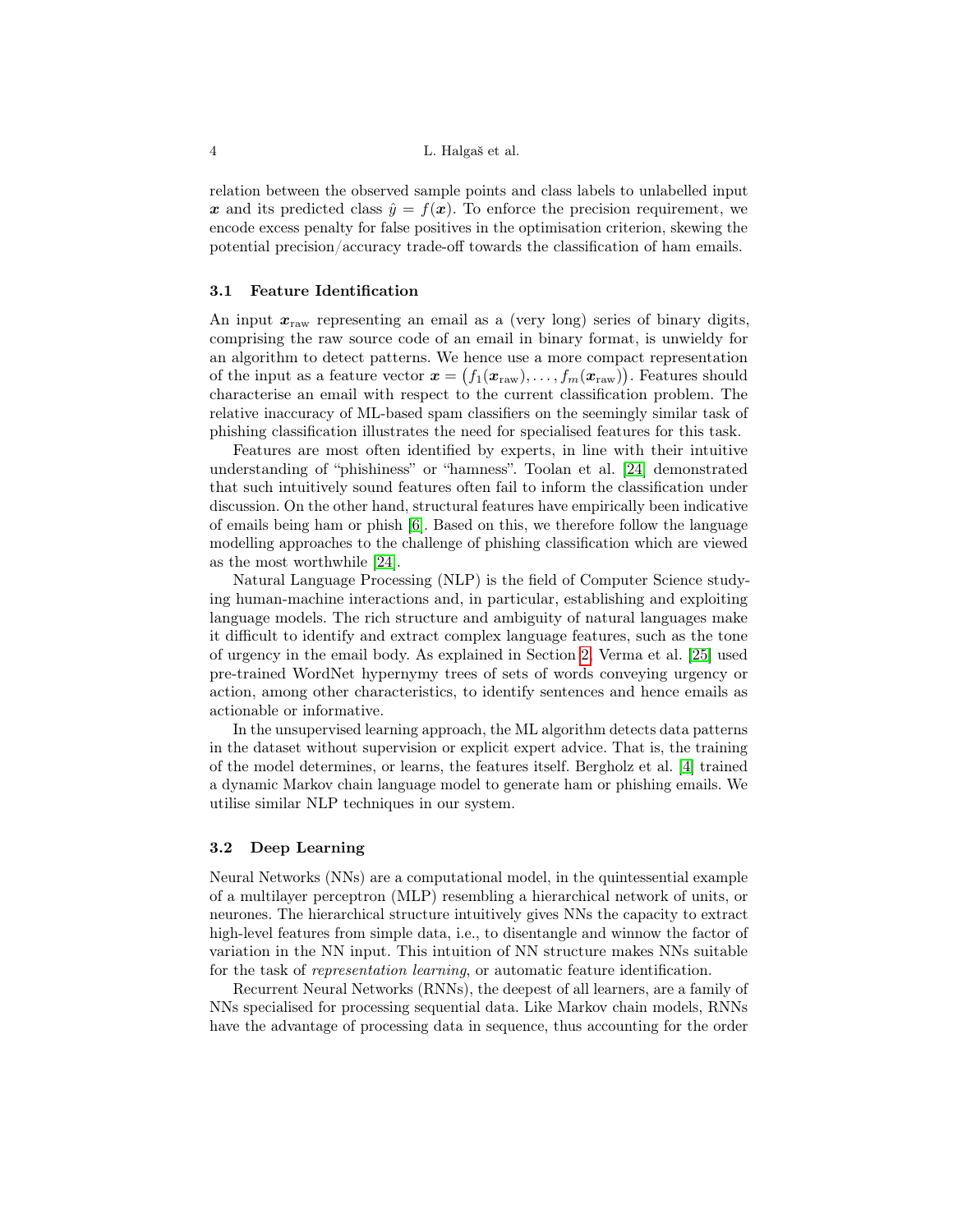of data. The input text is usually abstracted to a sequence of characters, words or phrases. Undoubtedly, the order of words is valuable in language modelling. RNNs form the backbone of current state-of-the-art language models, so an RNN language model could form an accurate content-based classifier of emails.

It is worth mentioning that RNNs have been applied by previous works to address the problem of classifying malicious URLs and websites. Researchers have used various features and subsequently classified with high accuracy websites and URLs into malware, phishing and benign [1,14,26,28]. We extend the classification problem by considering only language models for phishing emails.

We alleviate the learning problem from language modelling to the binary classification of email to phish or ham. This classification can be trivially abstracted to predicting y, where  $y = 1$  if phish and  $y = 0$  if ham. We thus get a supervised learning problem with representation learning. This simpler task overcomes the often-prohibitive computational cost of training a full-blown language model. Inherently, the RNN classifier models a  $y \sim \text{Bernoulli}(p_x)$  distribution using a sigmoid output unit

$$
p_{\boldsymbol{x}} = \sigma(z_{\boldsymbol{x}}) := \frac{1}{1 + \exp(-z_{\boldsymbol{x}})} = \frac{\exp(z_{\boldsymbol{x}})}{\sum_{y'=0}^{1} \exp(y' z_{\boldsymbol{x}})}
$$

where  $z_x$  is the output of the last linear layer, dependent on the RNN input x. Intuitively, this is the normalisation of the unnormalised probability distribution

$$
\widetilde{p}_{\mathbf{x}}(c) = \exp(c \, z_{\mathbf{x}})
$$

$$
\log \widetilde{p}_{\mathbf{x}}(c) = c \, z_{\mathbf{x}}
$$

for  $c \in \{0,1\}$ . Then  $p_x = p(y = 1 \mid \text{sequence of words of email } x) \in [0,1]$  gives the email label prediction  $\hat{y} = \arg \max_{c \in \{0,1\}} p(y = c | \mathbf{x}) = \mathbb{1}\{z_{\mathbf{x}} \geq 0\}.$ 

#### 4 Design and Implementation

Our RNN classifier labels an input email as either a legitimate email or a phishing attempt. In this section, we describe the procedure of transforming the raw email source into a variable size vector of integers that is input to the RNN itself.

#### 4.1 Preprocessing for the RNN Classifier

Our binary classification RNN model takes sequences of integer values as input and outputs a value between 0 and 1. We abstract the computer-native copy of an email as a sequence of bytes into the high-level representation as a sequence of symbol and word tokens, represented as unique integers. It is customary to 'feed' RNNs with an n-gram representation of the abstracted text. Due to the small size of our dataset, our dictionary of  $n$ -grams would contain very few repetitive phrases of n words for values  $n > 2$ . For the balance of token expressiveness, and vocabulary size, we choose to represent emails as sequences of 1-grams, or single-word tokens.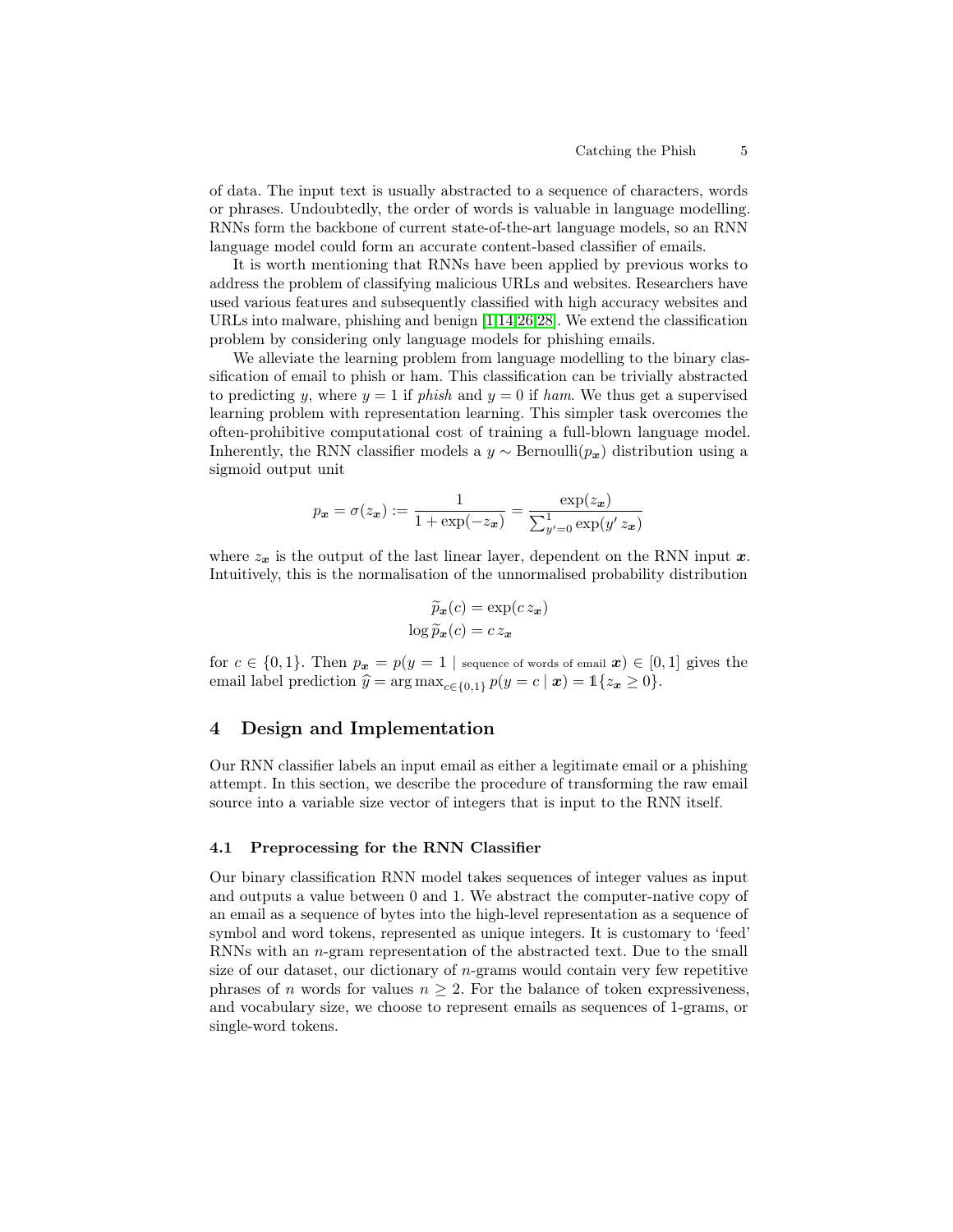Note that our classifier only considers the text of emails in making its classification decision. Thus, effective features, such as those based on linked web address analysis, are completely orthogonal to our classifier and thus are largely complementary. As an initial step in preprocessing of the classified email, we extract its text in plaintext format.

#### 4.2 Tokenizing the Text

We seek flexibility in tokenizing the text through fine tuning the parameters of the tokenizer, such as rules of what word or character sequences to represent as the same token. The naïve approach of splitting on whitespace characters does not generalise well to email tokenizing. Incautious or malicious salting, e.g., inconsistent whitespace or the ubiquity of special characters, form words unique to an email. Considering such tokens would inherently lead to overfitting, based on the presence of unique traits.

Our approach to tokenizing is that of adjusted word-splitting. First, we lowercase all characters in the email and remove all characters the RFC 3986 standard does not allow to be present in a URL, i.e., we only keep the unreserved a-z,  $0-9$ ,  $-$ .  $\sim$  and reserved :  $/ ?$  # []  $0 !$  \$ &  $' ()$  + +, ; = characters and the percentage sign %. Although this step is motivated by ease of later identifying URLs for the  $\text{curl}$  token determination, we get the benefit of restricting our character base cardinality to 61. The 60th character, which RFC 3986 does not allow in URL but we do not immediately replace with whitespace, is the quote character ", which is often used in emails. Note, the 61st character is the whitespace character.

We introduce four special tokens summed up in Table 4.2, and, nine tokens for the special characters left, replacing dots, quotes and seven other special characters with their respective tokens. Finally, we split the clean text into words, serving as their individual tokens, and prepend and append the start  $\langle s \rangle$  and end <e> tokens, respectively, to the tidy sequence of tokens.

|                               | <url>   replaces a URL beginning with http:// or https://,</url>                                                                     |  |  |  |  |
|-------------------------------|--------------------------------------------------------------------------------------------------------------------------------------|--|--|--|--|
| $<$ ww $>$                    | replaces a URL beginning with the informal ${\tt www.,}$                                                                             |  |  |  |  |
|                               | <email>   stands for an email address,</email>                                                                                       |  |  |  |  |
| <threespecial></threespecial> | $\,$ groups together and replaces three or more<br>$\,$ consecutive non-alphanumeric characters,<br>possibly separated by whitepace. |  |  |  |  |

Table 1. Special tokens

The final representation of the email includes only lowercase alphanumeric words and tokens. Using a list of allowed characters, we aggressively parse the text, mitigating the threat of the text exhibiting unexpected behaviour.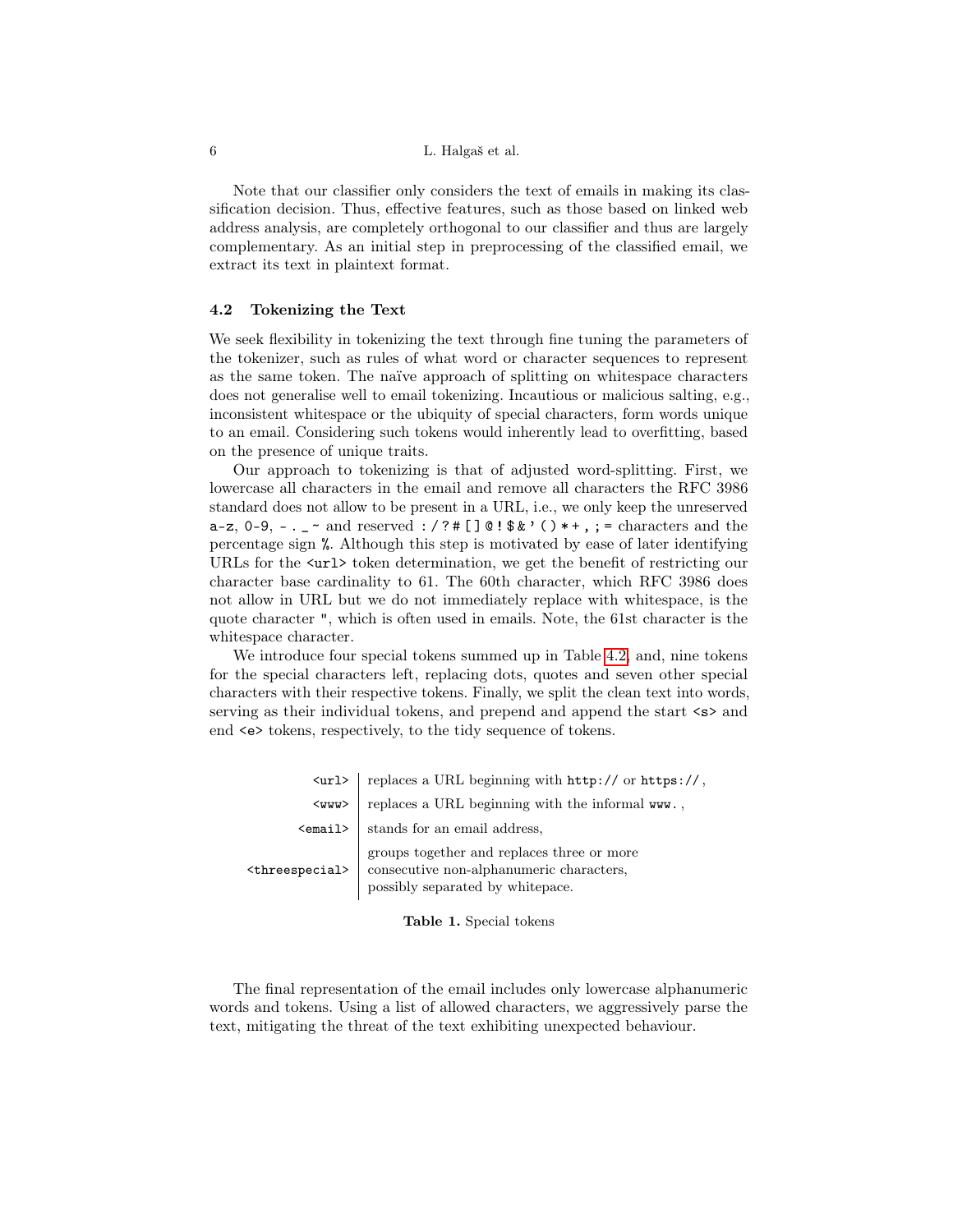#### 4.3 Recurrent Neural Network Classifier

Our model is a simple RNN, consisting of an encoding layer, two recurrent layers, and a linear output layer with a Softplus activation. Challenges of training deep networks, of which RNNs are the deepest, motivate most of the design decisions presented in this section.

We implement our recurrent layers with the long short-term memory (LSTM) architecture [9]. LSTM is a gated recurrent neural layer architecture that, through its carefully designed self-loops, has the capacity to learn long range dependencies. We use a variation of the original concept with weights on the self-loop conditioned on the context [7]. Due to its carefully crafted architecture, LSTMs are resistant to the vanishing gradient problem [2]. As is the standard, we use the tanh nonlinear activation on the cells' output. We describe the choice of the size of the hidden layer to section below, but we will choose the hidden state to be 200 variables large.

The output  $h_2$  of the last LSTM cell of the second layer is input further up the model. So that our model outputs a single variable  $p_{\hat{y}} \in (0, 1)$  as required. Since we are modelling a Bernoulli probability, we use the simplest linear layer

$$
h_2 \mapsto w^{\intercal} h_2 + b = z,
$$

consisting of a weight vector  $w$  and bias scalar b. The final output is obtained by mapping the linear layer output scalar through the logistic sigmoid function

$$
p_{\widehat{y}}=\sigma(z):=\frac{1}{1+\exp(-x)}\in(0,1)
$$

to obtain the estimated probability of an email being phish.

#### 4.4 Input Sequence Preprocessing

If we let every token in the dataset to have its unique embedding vector, not only would the encoding layer be huge, but our model predictions would not generalise well to any emails containing unknown words. We hence reduce the size of the *dictionary* considered by our model, in order to acquire round values, to the 4 995 most common words in the training and validation sets of emails as token sets (i.e., we do not consider repetitions of a word in a single email in determining the occurrence count).

Every token in the dictionary is assigned a unique index value. So that our vocabulary reduction is not too harsh, we unite tokens of similar meaning. We stem the words using the Snowball Stemmer, a more aggressive version of the popular Porter Stemmer [19]. We then add 5 more tokens  $\langle \text{unkalpha}\rangle$ ,  $\langle \text{unknown}\rangle$ ,  $\langle \text{unk}\rangle$ . <cuts> and <cute> to the dictionary. The first three abstract out unknown words to the dictionary, such as those that consist of only alphabetical or numerical values, or fit none of first two, respectively. We describe the final two tokens in Section 4.5 below.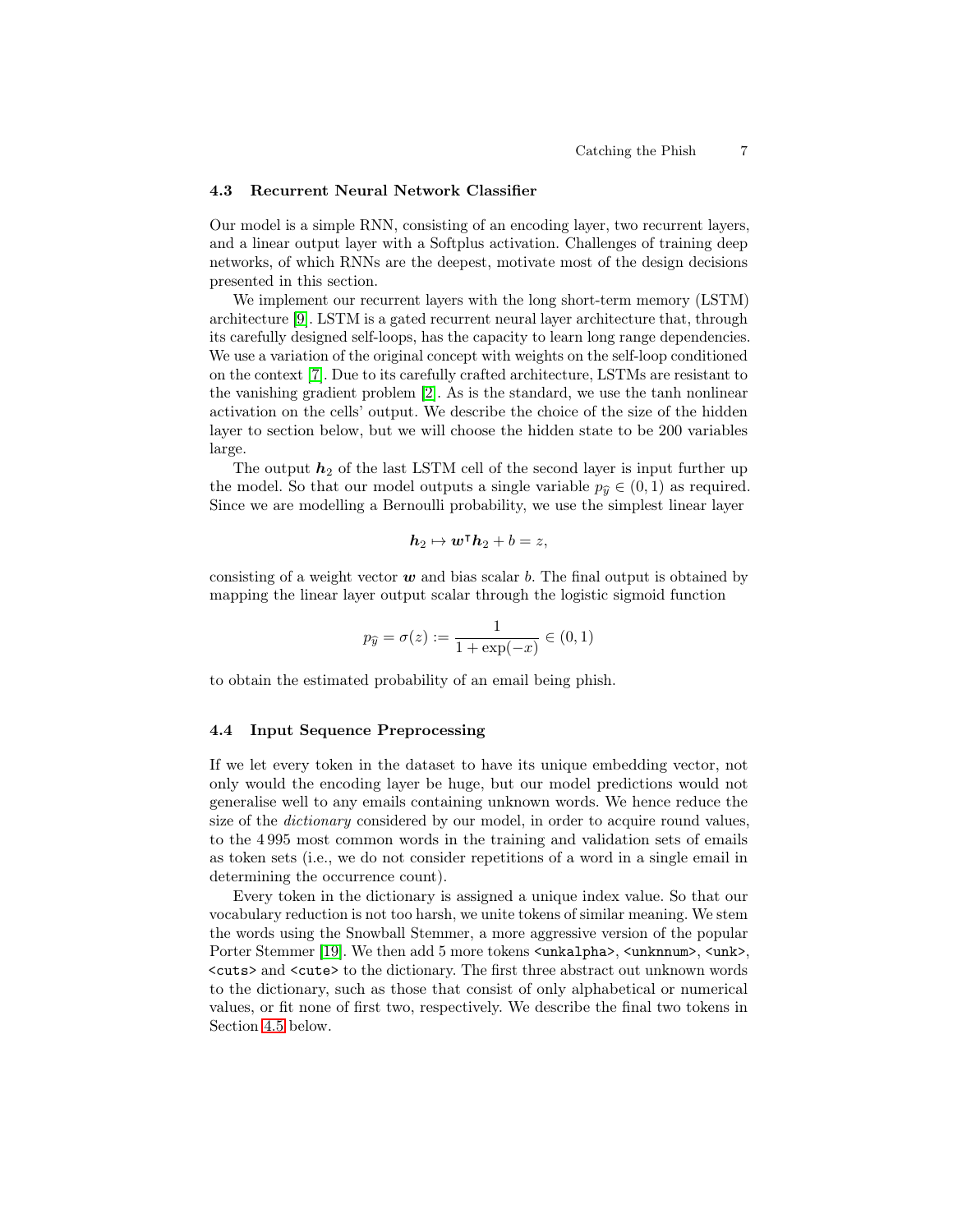#### 4.5 Cutout Pruning

Anomalous emails of very long sequence representations cause training inefficiency, amongst other problems, in evaluating very long range dependencies. The problem is that such long emails cause unnecessary 'padding' of other, shorter sequences, when employing gradient-based learning in batches, reducing stability and the speed of learning. Most notably, modern GPU architectures take time proportional to the maximum length of a sample in the batch to evaluate batched samples, as we do.

We hence compromise our email representation for excessively long emails via a simple pruning procedure. The idea is to cut out a sequence of size a third of our threshold of 1000 tokens, and 'glue' the beginning and ending of the email to the cutout sequenece. The concept is to keep the beginning, most middle and ending parts of the email, skipping the uninformative bits of ham or phish emails. To allow our model to grasp the idea of the anomaly introduced in close-neighbour word dependencies, we add two tokens,  $\langle \text{cuts} \rangle$  and  $\langle \text{cuts} \rangle$ , to the dictionary to represent a start or an end of a sequence caused by the pruning cut. Intuitively, we think of these tokens as 'glue'.

Emails represented as sequences of indices of their respective tokens, in the range of the dictionary size  $V = 5000$ , are input or 'fed' to the RNN. The first, encoding layer, encodes each index in sequence with its corresponding token embedding. The embedding vectors elements are initialised as random Gaussian  $\mathcal{N}(0, 0.1^2)$  values and learned as parameters of the model.

#### 5 Evaluation

Before presenting the results of our RNN classifier, we first introduce the email datasets used in evaluation. Table 5 presents a summary of the datasets used. The first dataset, SA-JN, is a combination of all 6 951 ham emails from the SpamAssassin public corpus [22] and 4 572 phishing emails from the Nazario phishing corpus [15] collected before August 2007. SA-JN is a popular dataset used in related work to evaluate comparable phishing detection solutions [3,6,25].

Our second dataset, En-JN, is a combination of the Enron email dataset combined with phishing emails from the Nazario phishing corpus. The Enron email dataset is generated by 158 employees of the Enron Corporation, and, to the best of the authors' knowledge, is the only large public dataset of real-world emails. We combine a randomly selected subset of 10 000 emails from the Enron dataset together with all 9 962 phishing emails from the Nazario phishing corpus.

| $Corpus$ $Size$ | Ham                                     | Phishing | Source                                                              |
|-----------------|-----------------------------------------|----------|---------------------------------------------------------------------|
|                 |                                         |          | <b>SA-JN</b>   11523 6951 (60%) 4572 (40%) SpamAssassin and Nazario |
|                 | En-JN   19 962 10 000 (50%) 9 962 (50%) |          | Enron and Nazario                                                   |

Table 2. Decomposition of datasets used in evaluation.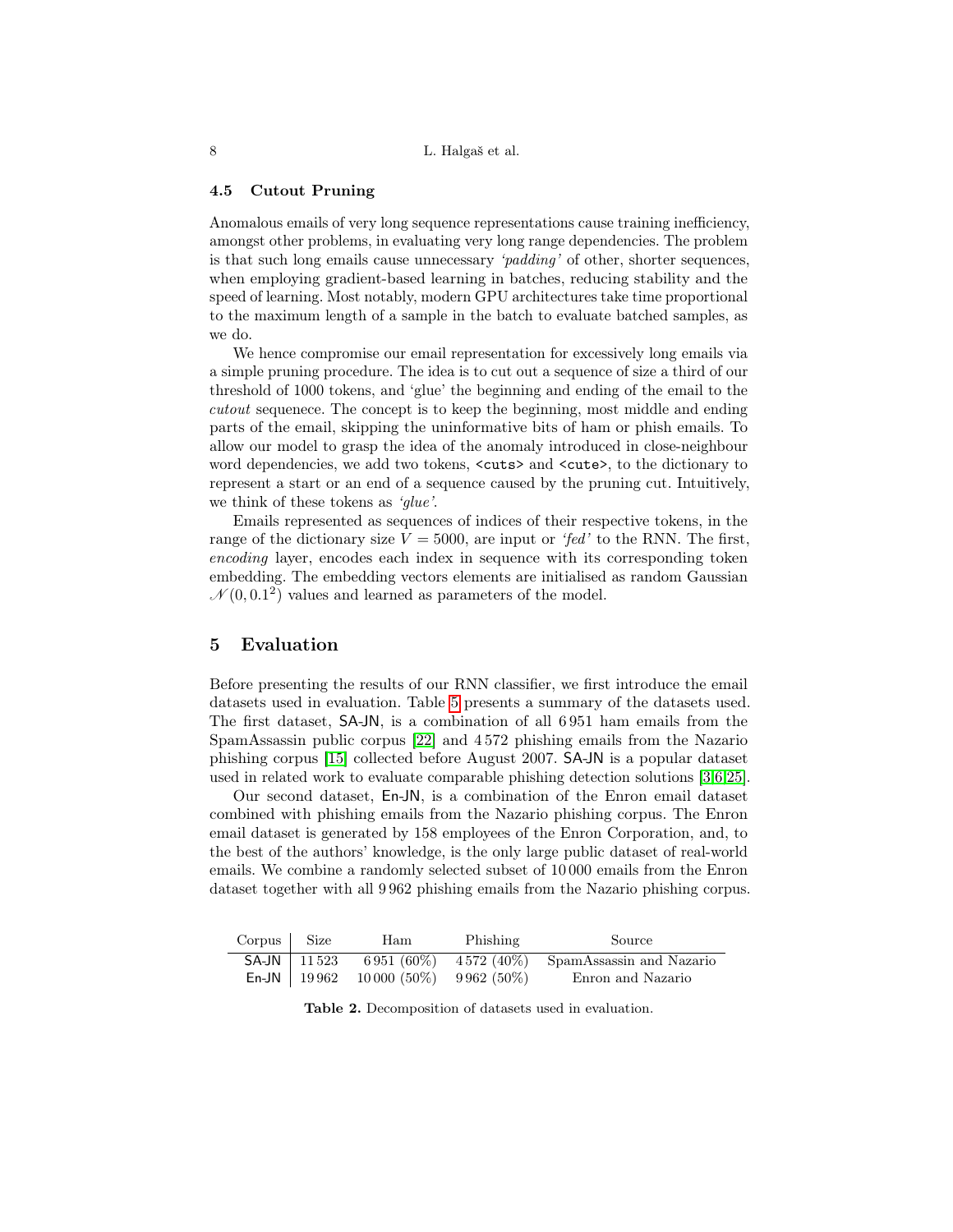As is common practice in statistical learning, we split the data samples for training and evaluation. Separately, we sort the ham and phishing emails by the datetime stamp extracted from the email Received or Received-Date field (defined to be the maximum, or latest, timestamp where multiple Received or Received-Date fields are present). Consequently, we get two sorted lists, that we separately split into training and validation, and testing sets, with a 9-1 ration twice. The respective  $81\% - 9\% - 10\%$  splits respect the received datetime stamps with the most recent 10% of the emails forming the training set. The underlying reasoning is to approximate the real scenario of training the classifier on present data to predict future data. We then combine the ham and phishing sets, respecting the splits.

We evaluate our classifier against the most popular metrics in email classifications, which we introduce shortly. We then compare our language model to other content-based classifiers.

#### 5.1 Training

The encoding itself accounts for  $5000 \times 200 = 1$  mil parameters of the model. The challenge of training so many parameters of a network requires more advanced optimisation algorithms. We employ the following techniques for optimisation and regularisation of our model.

We initialize the weights of the LSTM cells to random orthogonal matrices with gain set to  $5/3$  for the weights of the cell gate with tanh activations, and set the other weights, with sigmoid activations, to orthogonal matrices with gain 1 [21]. It is the perfect orthogonality of the weight matrices that motivated our choice for the embedding and LSTM to share the same unit size of 200.

As suggested by Jozefowicz et al. [11], we initialize the bias of the LSTM forget gate to 1, and initialize all other biases to 0 throughout the RNN. We initialise the weights outside of the recurrent layers by sampling from the Gaussian  $\mathcal{N}(0, 0.1^2)$  distribution. The model contains dropout [23] of 0.2 on the embedding layer, a dropout of 0.5 between all recurrent states on top of each other, with no dropout in-between successive states of a recurrent layer, as proposed by Sutskever et al. [27]. We also add dropout of 0.5 at the final output of the recurrent layer.

The model is optimized using the Adam optimizer [13] against the binary cross entropy loss function. We train the model with batches of size 200 samples. The training dataset is shuffled at the beginning of every epoch. To tackle the exploding gradient problem, we clip the gradient norm  $\|g\|$  [17] with threshold 1. Finally, we stop training early, with continuation of learning [8] by training over the validation set once.

#### 5.2 Evaluation Metrics

Given that the datasets used for email classification vary greatly in how even their distributions are, the obvious *accuracy* measure is of limited value for comparison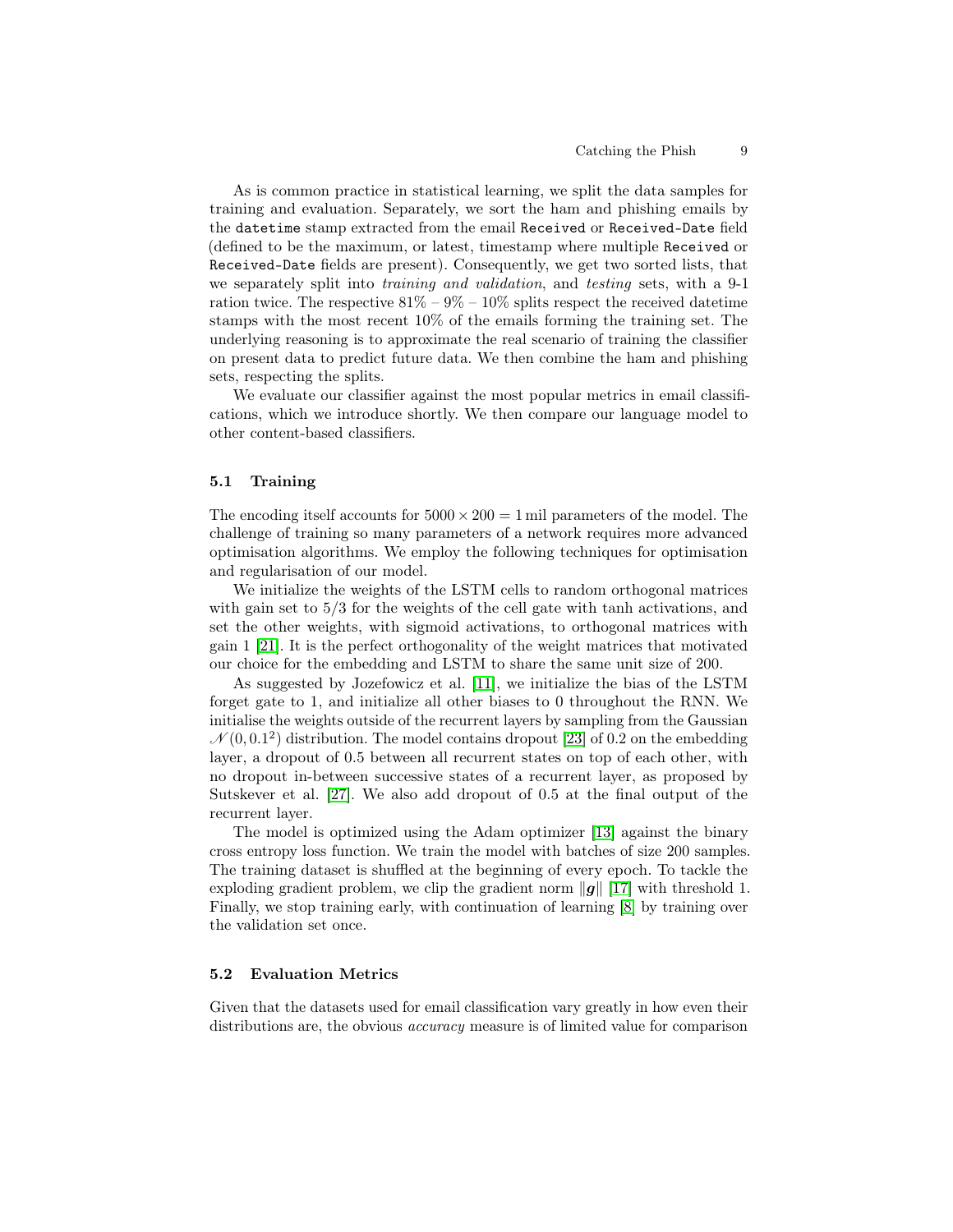to other classifiers. We hence report the standard measures of precision, recall, the F-measure, false positive and false negative rates in addition to accuracy.

We note that email classification errors vary in importance. As an artifact of the problem of spam email classification, it is common practice to consider a false positive error to be more costly than a false negative misclassification. However, this is under the assumption of aggressive filtering of positives and harmless false negatives. In the domain of phishing emails, however, false negatives present significant danger and less aggressive filtering methods such as alerts and link-disabling are common.

We train the classifier over 4 epochs on the training dataset and 1 more epoch over the validation dataset. Because the model is expensive to train, in time and computational power, the results provided are of the single trained instance. We evaluate the model on the test set, which had been unseen during training, and is chronologically separated from training a validation set. This is due to the fact that we split each dataset into training, validation and testing sets in chronological order.

Our classifier is most directly comparable to other text-based features, or sub-classifiers that analyse the text of the classified email only. We compare our work with the textAnalysis sub-classifier of the PhishNet-NLP email classifier by Verma et al. [25], and the state-of-the-art Dynamic Markov chain (DMC) model proposed by Bergholz et al. [3]. We summarise the results in Table 3.

|              | corpus   | accuracy  | fp-rate   | $fn$ -rate | precision         | recall    | $F$ -measure |
|--------------|----------|-----------|-----------|------------|-------------------|-----------|--------------|
| textAnalysis | ?-JN     | 78.54 %   | $14.90\%$ | 22.90 %    | $95.93\%$ 77.10 % |           | 85.49 %      |
| $DMC_{text}$ | $SA$ -JN | $99.56\%$ | $0.00\%$  | $4.02\%$   | $100.00\%$        | 95.98 %   | $97.95\%$    |
| our RNN      | SA-JN    | 98.91%    | $1.26\%$  | $1.47\%$   | $98.74\%$         | $98.53\%$ | $98.63\%$    |
| our RNN      | $En-JN$  | $96.74\%$ | $2.50\%$  | $4.02\%$   | $97.45\%$         | 95.98 %   | 96.71%       |

Table 3. Summary of our results in comparison to related work in popular metrics.

Our test dataset is well-separated from the training set. We could argue that the classification problem we evaluated our classifier against is unrealistically hard. Intuitively, messages arriving to a specific inbox would exhibit more pronounced patterns, and would thus be easier to classify correctly.

Verma et al. [25] propose that textAnalysis offers a classification value very independent from the other features, as only the text of the email is considered. For the same reason, our classifier should not copy the labels of other features present in classification, but rather provide an independent view on the classification at hand.

The RNN classifier clearly outperforms the textAnalysis classifier, and has comparable results to the state-of-the-art  $DMC_{text}$  feature. We note that perfect classification is not possible in our setting, as two emails with the same token sequence will necessarily be labelled equally. Since both, ham and phishing email corpus contain empty emails with attachments, which have been removed, the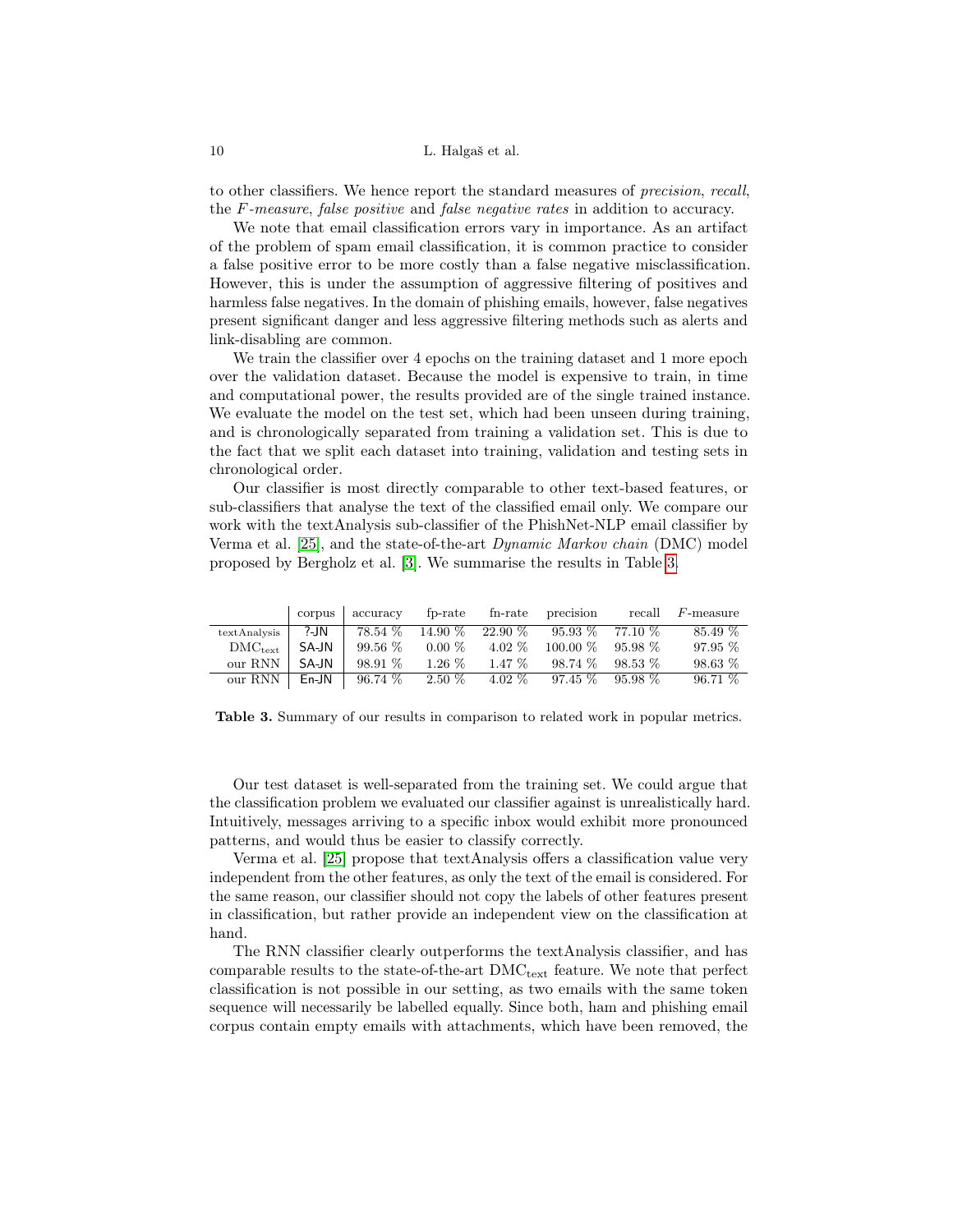emails are identical to our classifier. This proves inseparability of the emails with the word-sequence representation.

#### 6 Conclusion

In this paper, we propose a novel automated system aiming to mitigate the threat of phishing emails with the use of RNNs. Our results suggest that the flexibility of RNNs gives our system an edge over the expert feature selection procedure, which is vastly employed in Machine-Learning-based attempts at phishing mitigation.

We focused on the overlooked content source of email information and demonstrated its utility when considered in phishing threat mitigation. The nature of RNN and its training procedure make it suitable for the case of online learning deployment. Our classifier could theoretically change over time to capture new trends continuously and keep up accurate and precise classification throughout. Our results have demonstrated a wealth of potential in non-trivial feature identification for classifying emails, since oru system's performance surpasses the state-of-the-art systems which are based on features designed by human intuition.

Finally, it is worth noting that the general criticism of supervised learning extends to our case. Little information is provided by the RNN classifier on the nature of emails at successful classification. The proposed solution generalises easily to the case of inclusion of basic spam emails, and is a prospect for further automated success.

#### References

- 1. Bahnsen, A.C., Bohorquez, E.C., Villegas, S., Vargas, J., González, F.A.: Classifying phishing urls using recurrent neural networks. In: Proceedings of the APWG Symposium on Electronic Crime Research. eCrime '17, IEEE (April 2017)
- 2. Bengio, Y., Simard, P., Frasconi, P.: Learning long-term dependencies with gradient descent is difficult. IEEE Transactions on Neural Networks 5(2), 157–166 (March 1994)
- 3. Bergholz, A., Chang, J.H., Paaß, G., Reichartz, F., Strobel, S.: Improved phishing detection using model-based features. In: Proceedings of the Fifth Conference on Email and Anti-Spam. CEAS '08 (August 2008)
- 4. Bergholz, A., De Beer, J., Glahn, S., Moens, M.F., Paaß, G., Strobel, S.: New filtering approaches for phishing email. Journal of Computer Security – special issue on EU-funded ICT research on Trust and Security 18(1), 7–35 (January 2010)
- 5. Chandrasekaran, M., Narayanan, K., Upadhyaya, S.: Phishing email detection based on structural properties. In: Proceedings of the 9th Annual NYS Cyber Security Conference. NYSCSC '06 (June 2006)
- 6. Fette, I., Sadeh, N., Tomasic, A.: Learning to detect phishing emails. In: Proceedings of the 16th international conference on World Wide Web. pp. 649–656. WWW '07, ACM (May 2007)
- 7. Gers, F.A., Schmidhuber, J., Cummins, F.: Learning to forget: Continual prediction with lstm. Neural Computation  $12(10)$ ,  $2451-2471$  (October 2000)
- 8. Goodfellow, I., Bengio, Y., Courville, A.: Deep Learning. MIT Press, Cambridge, MA, USA (2016)